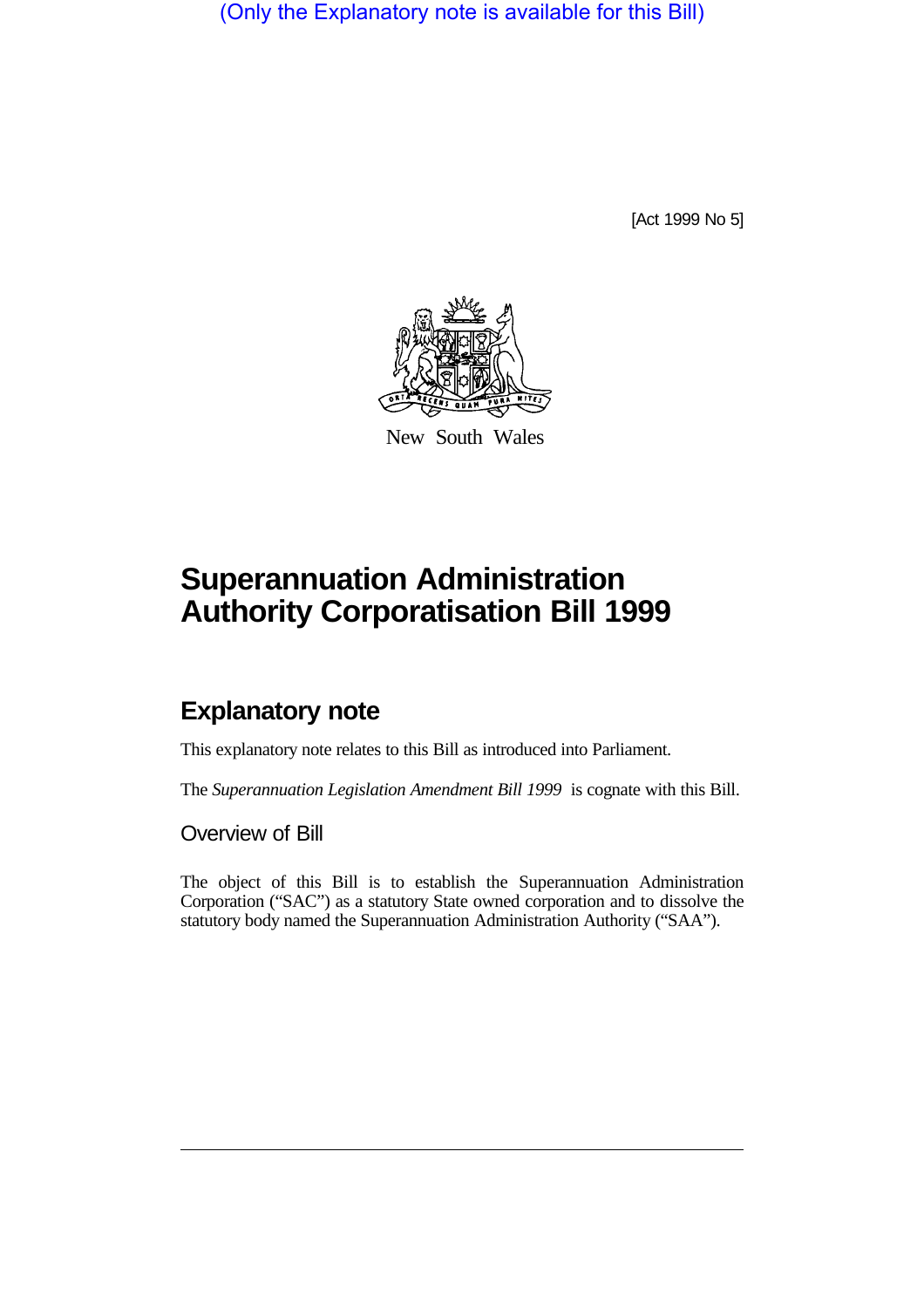Superannuation Administration Authority Corporatisation Bill 1999 [Act 1999 No 5]

Explanatory note

#### Outline of provisions

#### **Part 1 Preliminary**

**Clause 1** sets out the name (also called the short title) of the proposed Act.

**Clause 2** provides for the commencement of the proposed Act on a day or days to be appointed by proclamation.

**Clause 3** defines certain words and expressions used in the proposed Act.

**Clause 4** dissolves SAA and gives effect to Schedules to the Bill that provide for the transfer of assets, rights and liabilities and staff of SAA to SAC.

### **Part 2 Establishment of Superannuation Administration Corporation as statutory State owned corporation**

**Clause 5** constitutes a statutory State owned corporation with the corporate name of the Superannuation Administration Corporation (or SAC). The corporate name of the corporation can be changed by the regulations.

**Clause 6** provides that the business of SAC is the provision of superannuation scheme administration services and related services in both the public and private sectors.

**Clause 7** provides for SAC's functions.

**Clause 8** provides for the transfer to SAC of the assets, rights and liabilities of SAA immediately before its dissolution.

**Clause 9** allows the Minister to transfer particular assets, rights or liabilities of SAA to the Ministerial Holding Corporation or to any other person on behalf of the State.

**Clause 10** allows the Minister to transfer particular assets, rights or liabilities that were transferred to SAC under clause 8 to the Ministerial Holding Corporation or to any other person on behalf of the State.

**Clause 11** gives effect to a Schedule (Schedule 3) of special provisions concerning the management of SAC.

Explanatory note page 2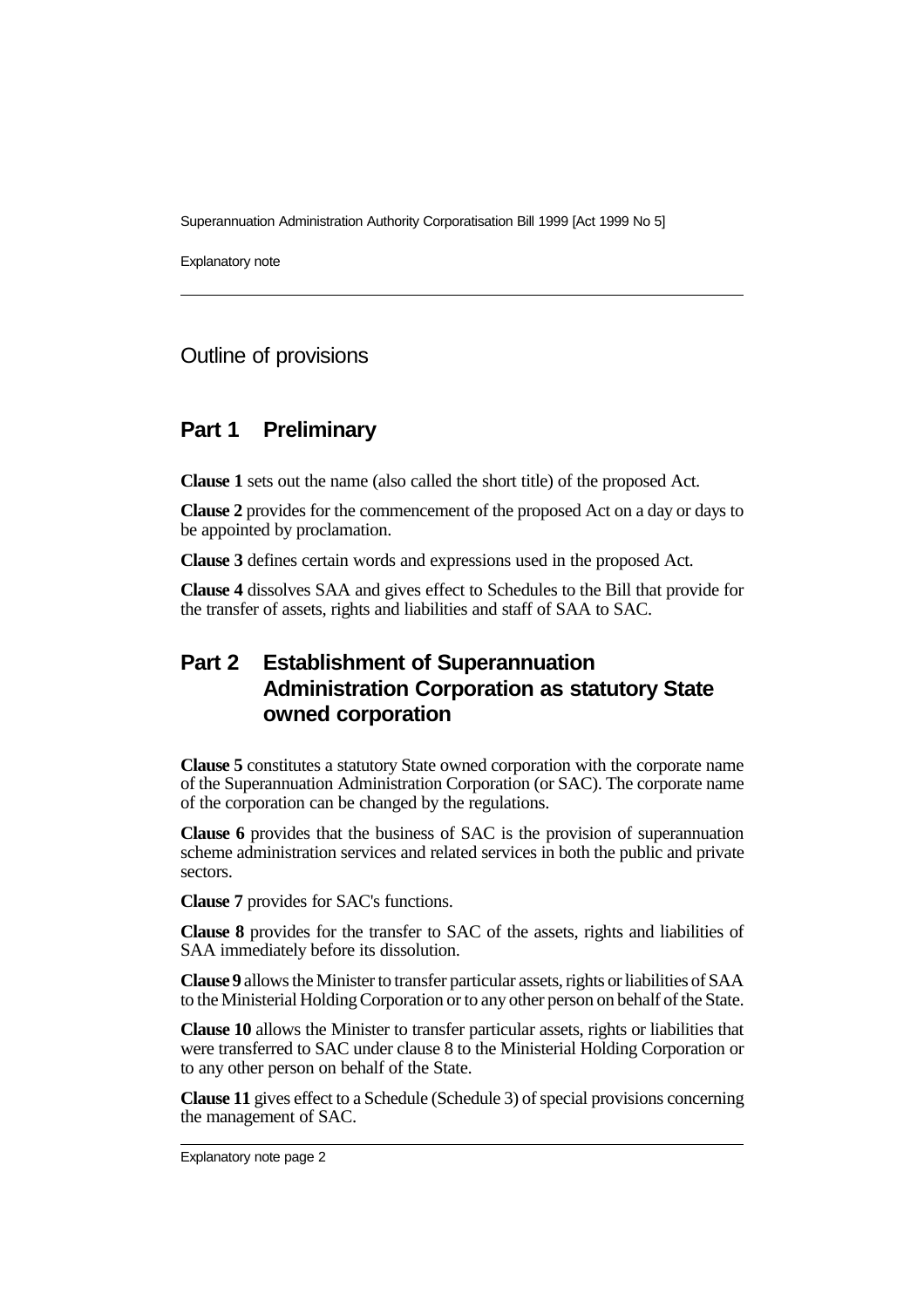Superannuation Administration Authority Corporatisation Bill 1999 [Act 1999 No 5]

Explanatory note

#### **Part 3 Miscellaneous**

**Clause 12** provides that the board of SAC is not required to supply information relating to an individual member of a superannuation scheme to the voting shareholders or the portfolio Minister.

**Clause 13** provides that a document held by SAC is exempt from the *Freedom of Information Act* if it contains information about the personal affairs of a member of a non-public sector superannuation scheme. The clause does not limit the operation of the exemption from that Act conferred on SAC by an amendment made by Schedule 5 to the Bill, which applies in respect of SAC functions exercised in the provision of superannuation administration services, and related services, provided to non-public sector schemes.

**Clause 14** provides for the service of documents on SAC.

**Clause 15** is a general regulation-making power.

**Clause 16** gives effect to the Schedule of amendments to the *Superannuation Administration Act 1996* set out in Schedule 4.

**Clause 17** gives effect to the Schedule of consequential amendments to other Acts (Schedule 5).

**Clause 18** gives effect to the Schedule of savings and transitional provisions (Schedule 6).

**Schedule 1** contains machinery provisions for the transfer of assets, rights and liabilities under clauses 8, 9 and 10.

**Schedule 2** contains provisions for the transfer of staff of SAA to SAC.

**Schedule 3** contains special provisions concerning the make-up of the board of SAC and the chief executive officer of SAC.

**Schedule 4** contains amendments to the *Superannuation Administration Act 1996*. The amendments make consequential changes to that Act and also provide for the entering into of contracts and arrangements under which SAC will provide superannuation administration services to FSS Trustee Corporation and SAS Trustee Corporation for a fixed period determined by the Minister. Further amendments are also made that expand the functions of those corporations to include such other functions with respect to their schemes and funds as the Minister may from time to time approve.